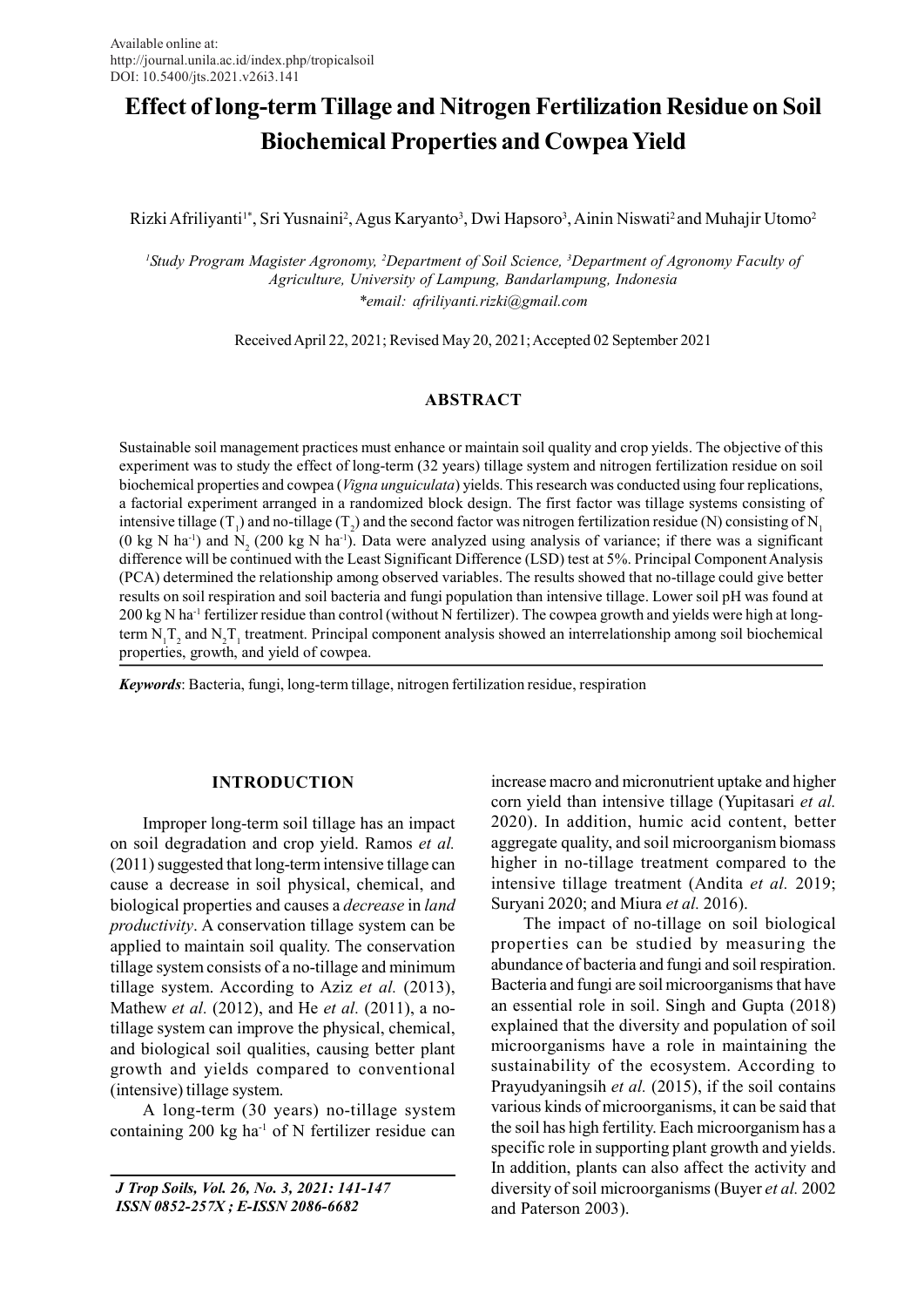Plants need nutrients taken by roots from the soil to support growth and development. One of the essential nutrients for plants is nitrogen (N). If the N in the soil cannot meet the needs of plant nutrients, then the growth and development of plants will be disturbed (Erawan et al. 2013). This long-term study with the rotation pattern of cereals and legumes is expected to reduce the need for N nutrients because N fertilization is only carried out on cereal crops, and then the residue from N fertilization in cereals is used as a starter for N by fixing Rhizobium in legumes.

This study aimed to determine the effect of the long-term (32 years) tillage system and nitrogen fertilization residues on soil chemical and biological properties, cowpea yields, and the relationship between several soil properties and cowpea yields.

# MATERIALS AND METHODS

#### The Experimental Site

This research was long-term research since 1987 until now (32 years) in the experimental laboratory of the Politeknik Negeri Lampung, which is located at  $105°13'45.5" - 105°13'48.0"$  east and 05° 21'19.6" –05°21'19.7" South Latitude, with an elevation of 122 meters above sea level. The crop rotation pattern applied during long term study was cereal crops (maize/upland rice) – legumes (soybeans/ cowpea/ green beans) – fallow (Utomo 2015). Analysis the diversity of soil bacteria and fungi and soil respiration was carried out at the Soil Biology Laboratory; while, the total N content, C-Organic, and soil pH analysis were carried out at the Soil Chemistry Laboratory, Faculty of Agriculture, University of Lampung.

## Experimental Design

The research was design in a Randomized Block Design (RBD), arranged in a  $2\times 2$  factorial with four replications. The first factor was the tillage system consisting of intensive tillage  $(T_1)$  and no-tillage  $(T_2)$ . The second factor was nitrogen fertilization residue (N) consisting of  $N_1$  (0 kg N ha<sup>-1</sup>) and  $N_2$  (200 kg N  $ha^{-1}$ ). Fertilizing N is intended for cereal crops, while for the 32nd planting season, cowpea (legumes) are used only to utilize residues of N fertilization from the previous growing season.

#### Research Implementation

In a no-tillage plot, not treated at all, weeds were controlled using a herbicide with an active

ingredient of glyphosate at a dose of 3-5 liters per hectare, and weeds from plant residues were used as mulch. In intensive tillage plots, the soil was hoe twice to a depth of 0-20 cm before planting and weeds were removed from the experimental plots. The land was divided into 36 experimental plots with the size of each plot 4  $m \times 6$  m, and the distance between the experimental plots was 0.5 m. We were planting cowpea seeds of local new variety by directly planting two cowpea seeds to each planting hole with a distance of 40 cm  $\times$  20 cm.

Plants cultivated in the previous growing season were cereals (maize) and, in this 32<sup>nd</sup> planting season, were planted with legumes (coffee beans) so that they only utilized residues of nitrogen fertilization from the previous season. As basic fertilizer, SP-36 fertilizer at a dose of 100 kg ha<sup>-1</sup>, and KCl at a dose of 50 kg ha-1 were applied. Soil samples were taken at harvest time in a composite manner at five points using a soil drill in each experimental plot. Soil samples obtained were then put into plastic and labeled, which were then stored in the refrigerator for analysis in the laboratory.

## Soil Respiration Measurement

Measurement of soil respiration was carried out using a modified Verstraete method (Anas 1989) which was 100 g of dry soil weight, and two film tubes containing 10 ml of 0.2 N KOH and 10 ml of distilled water were put into a jar measuring 1L. The jars were closed until airtight and incubated at room temperature in the dark for ten days. The blank (control) was not filled with soil. The analysis was performed to determine the amount of  $CO_2$  bound by the KOH solution determined by titration.

## Soil Bacteria and Fungi Observation

The method used to calculate the total soil bacteria and fungi was to grow bacteria and fungi from dilution in a petri dish using the *spread plate* count method (Hastuti and Ginting 2007). The soil extraction was carried out using the dilution Platting Method (Pelczar and Chan 2006).

Observation of total bacterial colonies on NA (Nutrient Agar) media counts the population of bacteria. Observations were made from the first day after incubation until day 4. While the observation of fungi on PDA (Potato Dextrose Agar) was carried out by counting the population or number of fungi that grew from the fifth to the seventh day of incubation. Bacteria were counted only from Petri dishes with 30-300 colonies, while fungi were counted from Petri dishes with 10-100 colonies. The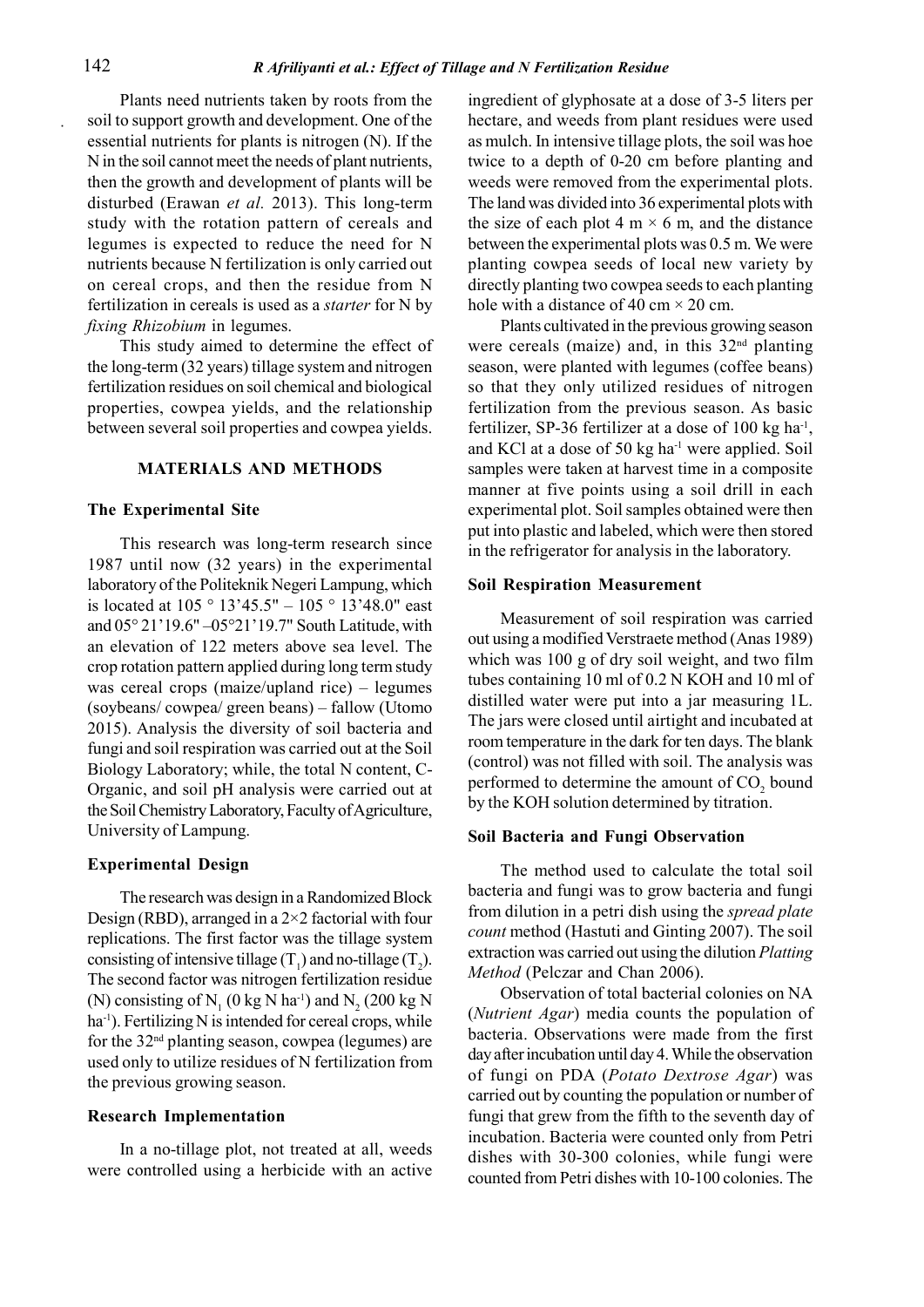formula for calculating the population of bacteria and fungi (Hastuti and Ginting 2007) :

() −1 =

#### Data Analysis

Data were analyzed using analysis of variance. If there was a significant difference, the Least Significant Difference (LSD) test continued at 5% level. A correlation test was conducted to determine the relationship between variables. Analysis of the magnitude of the influence between observational variables and their relationship was carried out using Principal Component Analysis (PCA) using R and R Studio Software (Tharwat 2016).

# RESULTS AND DISCUSSION

The results of effects long-term tillage systems and residues of N fertilization on the soil properties and the growth and yields of cowpea are presented in Tables 1 and 2. It shows that the application of the tillage system had a significant effect on the

 $\frac{d}{dt}$  dillution factor x soil dry weight affected the C-Organic content of the soil, plant population of bacteria and fungi as well as soil respiration, Total-N, and the number of cowpea leaves. The interaction between the tillage system and long-term N fertilization residues significantly height, and yields of cowpea. Then, the treatment of residual N fertilization significantly affected soil pH. It has long been known that the role of soil organisms in ecosystems is significant in the nutrient cycle and the carbon cycle (Bender et al. 2016). Each 1 g of soil is estimated to contain up to 1 billion bacterial cells consisting of tens of thousands of taxa, 200 m fungal hyphae, and various kinds of nematodes, earthworms, and arthropods (Bardgett et al. 2014).

> The results on the effect of the tillage system and the long-term residue of N fertilization showed that the application of the tillage system had a significant effect on the population of soil bacteria and fungi (Table 1). The population of soil bacteria and fungi, respiration, total-N content, and the number of cowpeas leaves with the application of a no-tillage system were higher than those with an intensive tillage system (Figure 1). Previous studies showed that the land with a no-tillage system contains

Table 1. Soil biological and chemical properties after 32 years of cropping as affected by tillage systems and N fertilization residue.

| Treatments                                                      | PB   | PF     | R      | C    | N    |       | pН   |
|-----------------------------------------------------------------|------|--------|--------|------|------|-------|------|
| Intensive Tillage                                               | 5.54 | 3.62   | 5.54   | 1.49 | 0.09 | 28.00 | 6.06 |
| Intensive Tillage $+ 200 \text{ kg}$ ha <sup>-1</sup> N residue | 5.50 | 3.67   | 5.5    | 1.39 | 0.08 | 27.25 | 5.61 |
| No-tillage                                                      | 5.61 | 3.78   | 5.61   | 1.45 | 0.12 | 27.50 | 5.96 |
| No-tillage + 200 kg ha <sup>-1</sup> N residue                  | 5.62 | 3.75   | 5.62   | 1.69 | 0.13 | 28.00 | 5.76 |
| Analysis of variance                                            |      |        |        |      |      |       |      |
| Tillage system (T)                                              | *    | $\ast$ | $\ast$ | ns   | *    | ns    | ns   |
| N fertilizer residue (N)                                        | ns   | ns     | ns     | ns   | ns   | ns    | ∗    |
| $T \times N$                                                    | ns   | ns     | ns     | ∗    | ns   | ns    | ns   |

Note:  $PB =$  total soil bacteria,  $PF =$  total fungi,  $R =$  soil respiration,  $C =$  organic C,  $N =$  Total N,  $T =$  temperature.

Table 2. Cowpea growth and yield after 32 years of cropping as affected by tillage systems and N fertilization residue.

|                                                                        | Plant height | Total  | $100$ seeds  | Yield          |
|------------------------------------------------------------------------|--------------|--------|--------------|----------------|
| Treatments                                                             | (cm)         | leaf   | weight $(g)$ | $(Mg ha^{-1})$ |
| Intensive Tillage                                                      | 20.83        | 19.85  | 11.45        | 0.74           |
| Intensive Tillage $+ 200 \text{ kg} \text{ ha}^{-1} \text{ N}$ residue | 16.22        | 18.90  | 11.30        | 1.16           |
| No-tillage                                                             | 25.42        | 22.75  | 11.14        | 1.26           |
| No-tillage + 200 kg ha <sup>-1</sup> N residue                         | 25.82        | 22.63  | 11.20        | 1.26           |
| Analysis of variance                                                   |              |        |              |                |
| Tillage system (T)                                                     | $\ast$       | $\ast$ | ns           | $\ast$         |
| N fertilizer residue $(N)$                                             | $\ast$       | ns     | ns           | $\ast$         |
| $T \times N$                                                           | $\ast$       | ns     | ns           | *              |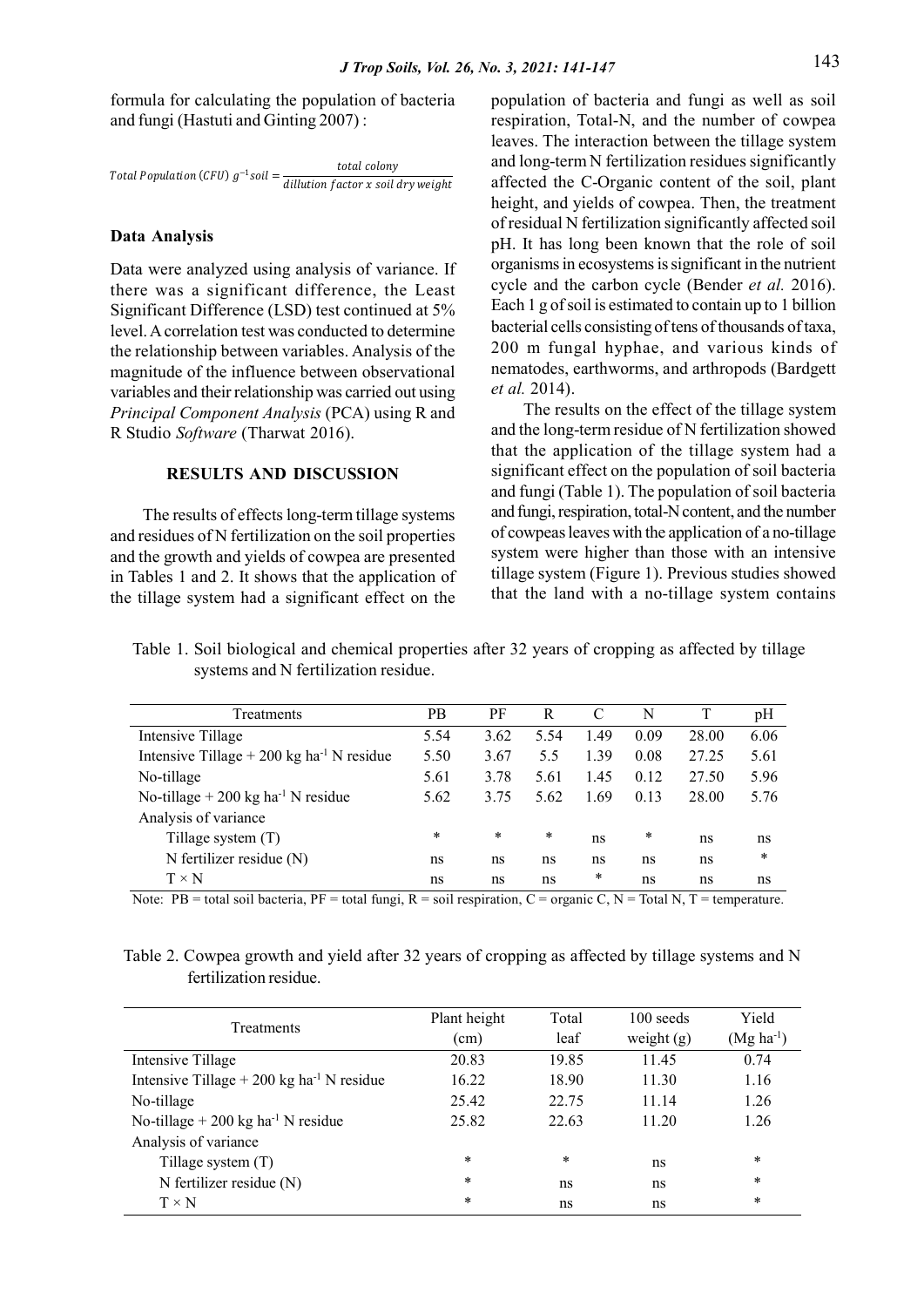

Figure 1. Total soil bacteria, fungi, respiration, pH and total leaf of cowpea after 32 years of cropping as affected by tillage systems and N fertilization residue.

microbial biomass and higher abundances of fungi and bacteria than intensive tillage systems (Utomo et al. 2013 and Miura et al. 2016). The no-tillage system resulted in higher soil respiration than the intensive tillage system (Table 2). The results of this study follow Gajda (2010), Gajda and Przewoka  $(2012)$ , and Gajda *et al.*  $(2013)$ , who stated that the application of no-tillage and conservation tillage causes higher soil biological activity than conventional tillage. Suin (2012) stated that one factor affecting the population density of organisms is organic matter. The higher the organic matter content, the higher the population density of organisms.

In no-tillage systems, weeds and crop residues were previously used as mulch. In the decomposition process, plant residues and weeds in a no-tillage system become mulch as a source of organic matter for soil organisms. Thereby it could increase the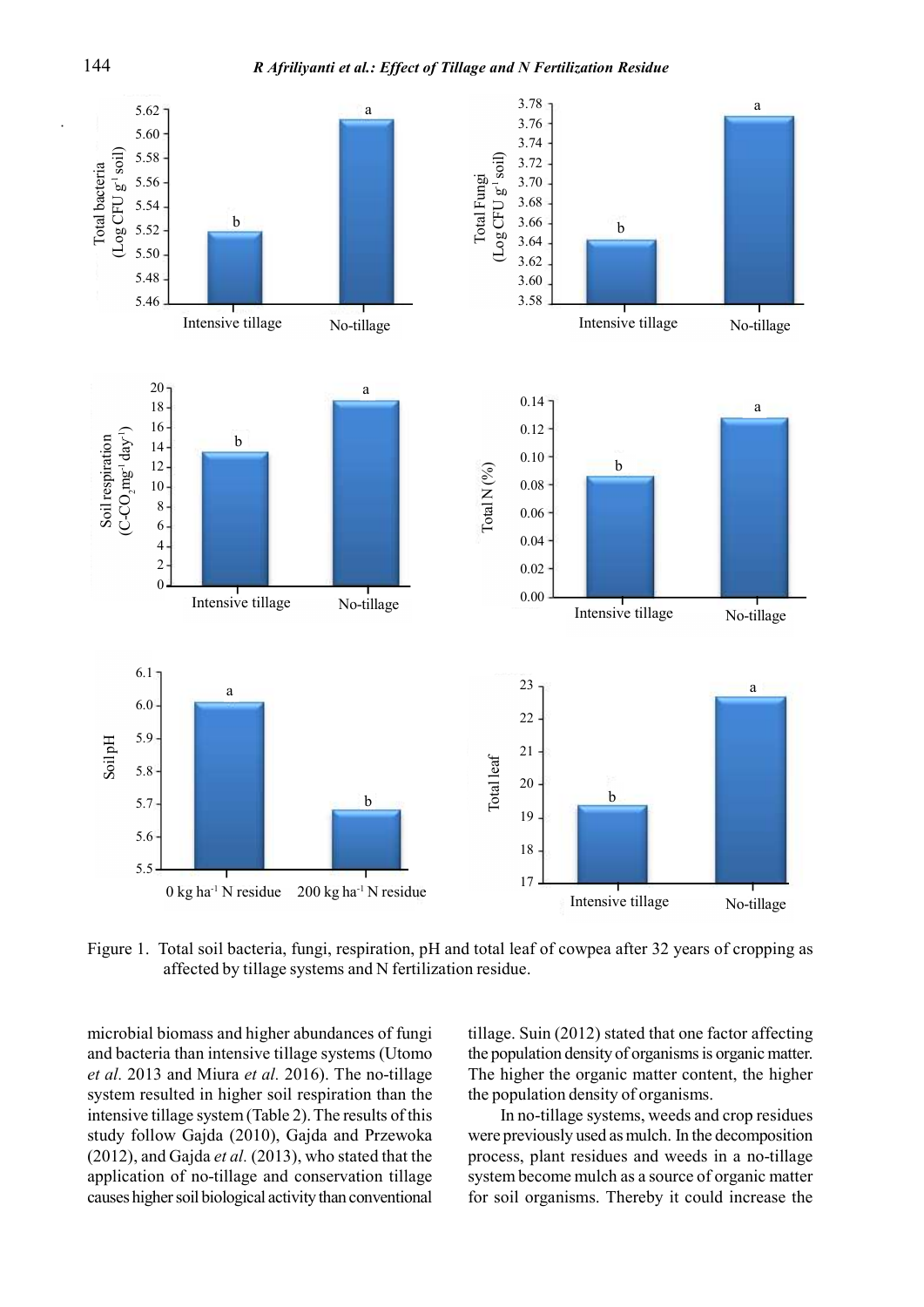| N fertilizer<br>residue          | Tillage                 |   |            |                 |                  |   |            |                               |                  |   |            |   |
|----------------------------------|-------------------------|---|------------|-----------------|------------------|---|------------|-------------------------------|------------------|---|------------|---|
|                                  | Intensif tillage        |   | No tillage |                 | Intensif tillage |   | No tillage |                               | Intensif tillage |   | No tillage |   |
|                                  | Soil Organic Carbon (%) |   |            | Plant High (cm) |                  |   |            | Cowpea Yield (ton $ha^{-1}$ ) |                  |   |            |   |
| $0 \text{ kg} \text{ ha}^{-1}$   | 1.49                    | a | 1.45       | a               | 20.83            | a | 25.42      | a                             | 0.74             | b | 1.26       | a |
|                                  | А                       |   | A          |                 | В                |   | A          |                               | B                |   | А          |   |
| $200 \text{ kg} \text{ ha}^{-1}$ | 1.39                    | a | 1.69       | a               | 16.22            | b | 25.82      | <sub>a</sub>                  | 1.16             | a | 1.26       | a |
|                                  | B                       |   | A          |                 | В                |   | A          |                               | A                |   | A          |   |
| LSD 5%                           | 0.24                    |   |            | 2.31            |                  |   | 0.15       |                               |                  |   |            |   |

Table 3. Total soil organic carbon, plant high, and cowpea yield after 32 years of cropping as affected by tillage systems and N fertilization residue.

Note: The numbers followed by the same letters in the same column or row are not significantly different from the LSD test at 5% level. Lowercase letters are read vertically. capital letters are read horizontally.

nutrient availability, such as N needed for plants growth which included the increase in the plant height and leaves a number. So that although there was no N residue from the previous N fertilization, the soil in the no-tillage system contained N from the decomposition of soil organic matter. In the soil, some microorganisms play a role in the decomposition process of organic matter, immobilization, and mineralization reactions that play a role in supplying plant nutrients, helping plants tolerate abiotic stresses, and strengthening plant defenses against pathogens and insects. As Antonius et al. (2018), the number of soil microorganisms is strongly influenced by organic matter because the more organic matter, the greater the energy source used by soil organisms. According to Widyati (2013), Perez-Jaramillo et al. (2015), Mendes et al. (2011), and Pieterse et al. (2014), stable soil organisms can support plant growth and yield.

The system without tillage increased soil organic C and plant height when there was a residue of N fertilization  $200 \text{ kg}$  ha<sup>-1</sup>. In addition, the tillage system, even without residue N fertilization, could produce cowpea plants with higher production than the intensive tillage system (Table 3). According to Utomo et al. (2012), this can be caused by the excellent process of decomposition of litter or plant residues previously in a system without tillage, causing plants to grow and produce higher production compared to intensive tillage. Meanwhile, in the intensive tillage system, the soil is fully processed, and mulch is not applied so that nothing covers the soil surface, which can lead to no addition of organic C from previous crop residues and cause loss of soil organic C through erosion and decomposition.

The residue of 200 kg ha $^{-1}$  N fertilization decreased soil pH (Figure 1). By the results of previous studies, increasing the dose of N fertilizer

significantly lowered the pH. Soil acidity with N fertilization 200 kg N ha $^{-1}$  was significantly lower than the treatment without N fertilization (Andita et al. 2019).

Based on Principal Component Analysis  $(PCA)$  (Figure 2), the relationship between two variables is closed when the angle formed is less than 90°; on the other hand, if the angle formed is more than  $90^\circ$ , then the relationship between the two variables can be said to be less close. There was a close correlation or correlation between cowpea production, soil respiration, fungal population, and soil organic C content. In addition, the four variables were also correlated with the number of leaves, plant height, bacterial population, and total N content of the soil. The higher the respiration rate reflects the high activity and number or population



Figure 2. Principal Component Analysis (PCA) from soil chemical and biological properties, growth and yield of cowpea after 32 years of cropping as affected by tillage systems and N fertilization residue.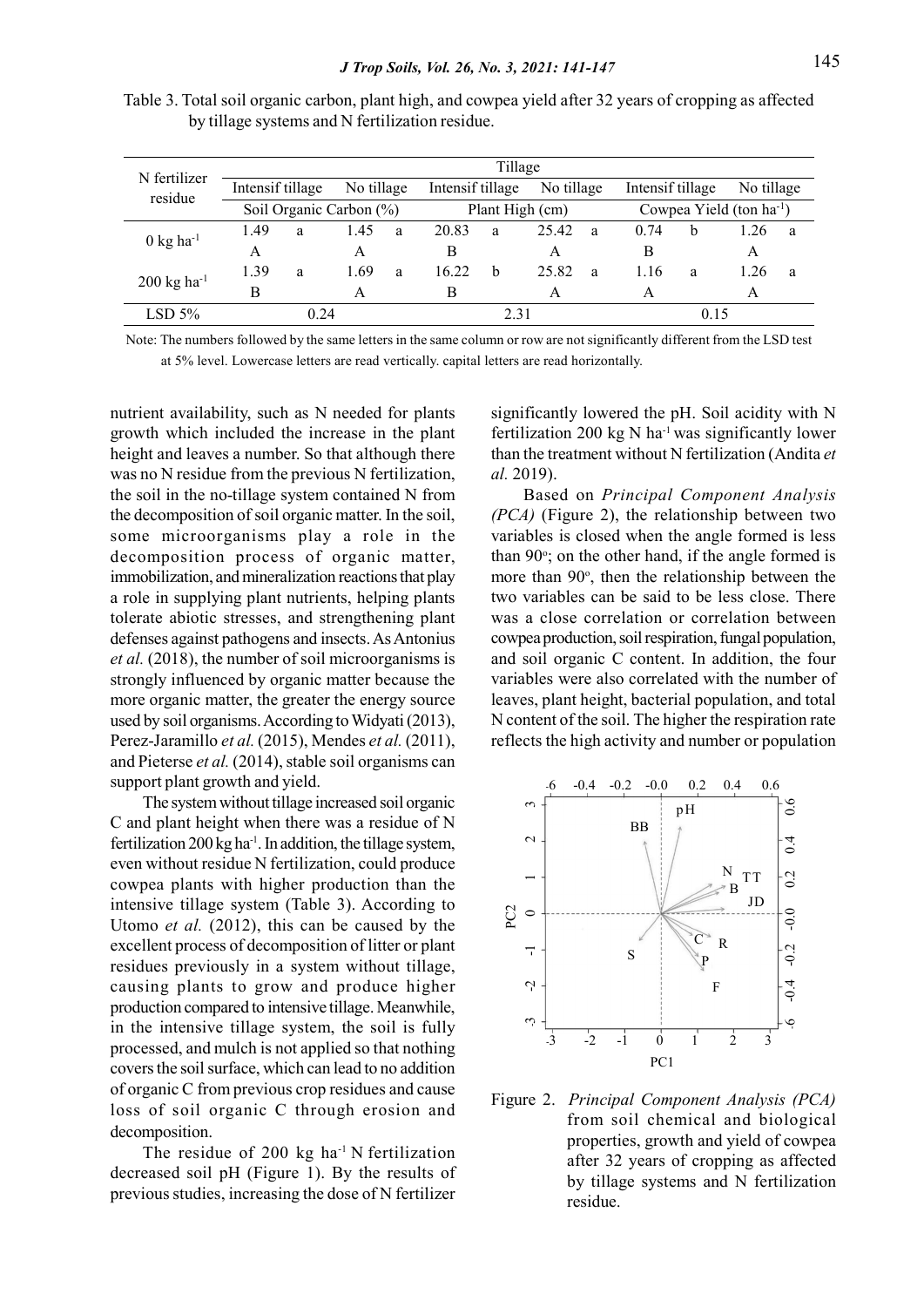of soil microorganisms, the higher the population of soil bacteria and fungi. In addition, the higher the organic C content of the soil impacts the high population of soil bacteria and fungi because soil organic C reflects the amount of soil organic matter that can be used as a substrate or energy source for bacteria and fungi. In addition, this is also supported by the opinion of Blanco-Canqui et al. (2013), which stated that the high content of soil organic C affects the biomass and activity of soil microorganisms because it can provide a stable habitat in the form of soil aggregates. Although plant production has a good correlation with bacterial and fungal populations, the correlation between plant production and bacterial populations is more closely related to the fungal population. According to Stursova et al. (2012), bacteria utilize a more specific substrate, namely cellulose, while fungi are better able to utilize a wider variety of litter constituents.

Plant growth includes height and number of leaves and plant yields interrelated with soil respiration, bacterial and fungal populations of the soil. Plants can affect the community of soil microorganisms due to organic compounds released by plants through the roots or called root exudates. Root exudates that accumulate in the area around the surface of plant roots can be utilized as an energy source by soil microorganisms. Van Dam and Bouwmeester (2016) stated that root exudates are a significant organic carbon source in the soil. The number of root exudates released by plants can reach 50% of the total products of photosynthesis. In addition, according to Mommer et al. (2016) and Philippot et al. (2013), the area around plant roots is an area that is rich in nutrients so that it becomes a habitat for microorganisms such as bacteria, fungi (including arbuscular mycorrhizae), oomycetes, viruses and archaea in carrying out their metabolic processes.

The number of leaves affects the population of bacteria and fungi and plant yields because the leaves are the part of the plant where photosynthesis takes place. It has been explained previously that the carbon produced by the photosynthesis process released by plants through the roots can reach 50% of the total carbon produced in the photosynthesis process. The root exudates are released by plants in the form of sugars, organic acids, amino acids, phenolic compounds, or terpenoids (Van Dam and Bouwmeester 2016).

The soil acidity or soil pH level was not correlated with soil respiration rate, fungal population, and cowpea yields, but soil pH was

correlated with soil bacterial population. These results agree with Rousk *et al.* (2010), which stated that the effect of soil pH on the soil bacterial community was higher than that of the soil fungi community.

## **CONCLUSIONS**

Long-term no-tillage (32 years) has higher soil respiration, bacterial and fungal populations, and cowpea yields than the intensive tillage system. The residue of long-term N fertilization (32 years) did not affect soil respiration, bacteria, and fungi population but caused a decrease in soil pH. There was an interaction between the tillage system and long-term N fertilization residue on soil organic C content, plant height, and cowpea yield. There is a reciprocal relationship or mutual influence between the growth and yield of cowpea with soil chemical (total N and organic C) and biological (population of bacteria and fungi and soil respiration) properties.

## ACKNOWLEDGEMENT

Our deeply thanks to Politeknik Negeri Lampung for the facilities and experimental plots and especially to Prof. Dr. Ir. Muhajir Utomo, M.Sc. as the initiator of this long-term research.

### **REFERENCES**

- Anas I. 1989. Biologi tanah dalam praktek. Pusat Antar Universitas Bioteknologi. Institut Pertanian Bogor. Bogor. 161 p. (in Indonesian).
- Andita RA, Sarno, M Utomo and AK Salam. 2019. Pengaruh sistem olah tanah dan pemupukan nitrogen jangka panjang terhadap kandungan asam humat dan asam fulvat pada tanaman jagung (Zea mays L.) Tahun ke-29 di lahan politeknik negeri lampung. J Agrotek Tropika 7: 361-370. (in Indonesian).
- Antonius S, RD Sahputra, Y Nuraini and TK Dewi. 2018. Manfaat pupuk organik hayati, kompos dan biochar pada pertumbuhan bawang merah dan pengaruhnya terhadap biokimia tanah pada percobaan pot menggunakan tanah ultisol. J Biologi Indonesia 14: 243-250. (in Indonesian).
- Aziz I, T Mahmood and KR Islam. 2013. Effect of longterm no-till and conventional tillage practices on soil quality. Soil Tillage Res 131: 28-35
- Bardgett RD and WH van der Putten. 2014. Belowground biodiversity and ecosystem functioning. Nature 515: 505-511.
- Bender SF, C Wagg and MG van der Heijden. 2016. An underground revolution: biodiversity and soil ecological engineering for agricultural sustainability. Trends Ecol Evol 31: 440-452.